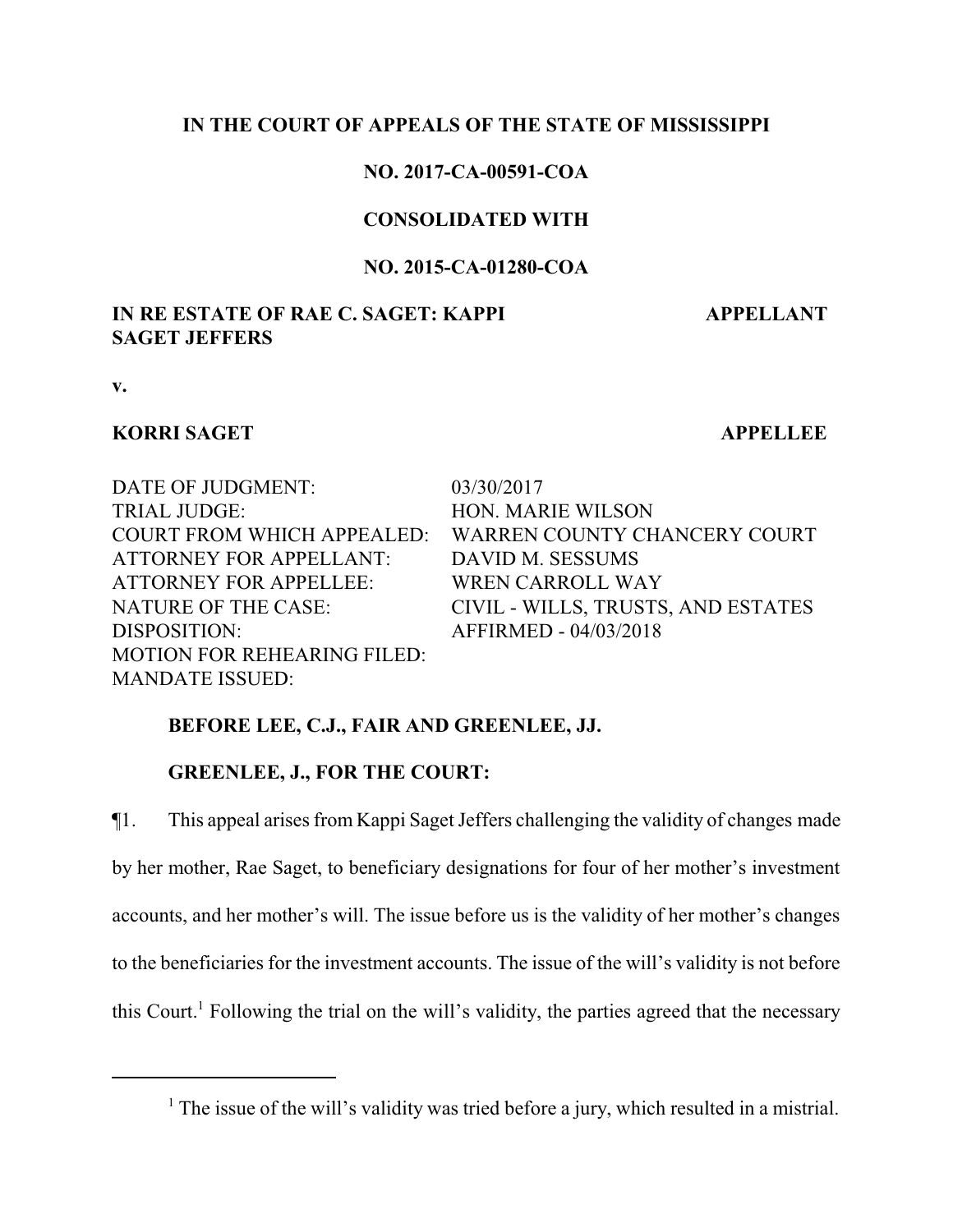proof was before the court and a final judgment should be entered regarding the beneficiary designations for the investment accounts. In her final judgment, the chancellor found that Rae possessed the capacity to make the changes to her investment-account beneficiaries. The chancellor also found that Kappi failed to prove undue influence by clear and convincing evidence. Concerning the allegation that Korri Saget, Kappi's sister, had unduly influenced Rae, the chancellor did not find that the required confidential relationship existed between Korri and Rae. Rather, the chancellor discussed the testimony presented on whether a confidential relationship existed. Kappi appeals from this decision. Finding no error, we affirm.

#### **STATEMENT OF FACTS**

¶2. Rae died on January 6, 2014 in Vicksburg, Mississippi. Her husband predeceased her, and Rae was survived by her two children Kappi and Korri. Kappi lived in Vicksburg, and Korri lived in Houston, Texas. At the time of her death, Rae owned four investment accounts.

¶3. Rae opened these four investment accounts with Kerry Ricks at Morgan Stanley Financial Service Company in 2006. One of these accounts, an Individual Retirement Account (IRA), required at least one named beneficiary. Rae named her daughters as equal beneficiaries. The other three accounts, known as Transfer-on-Death (TOD) accounts, did not require a named beneficiary, but rather that Rae designate to whom the money was to be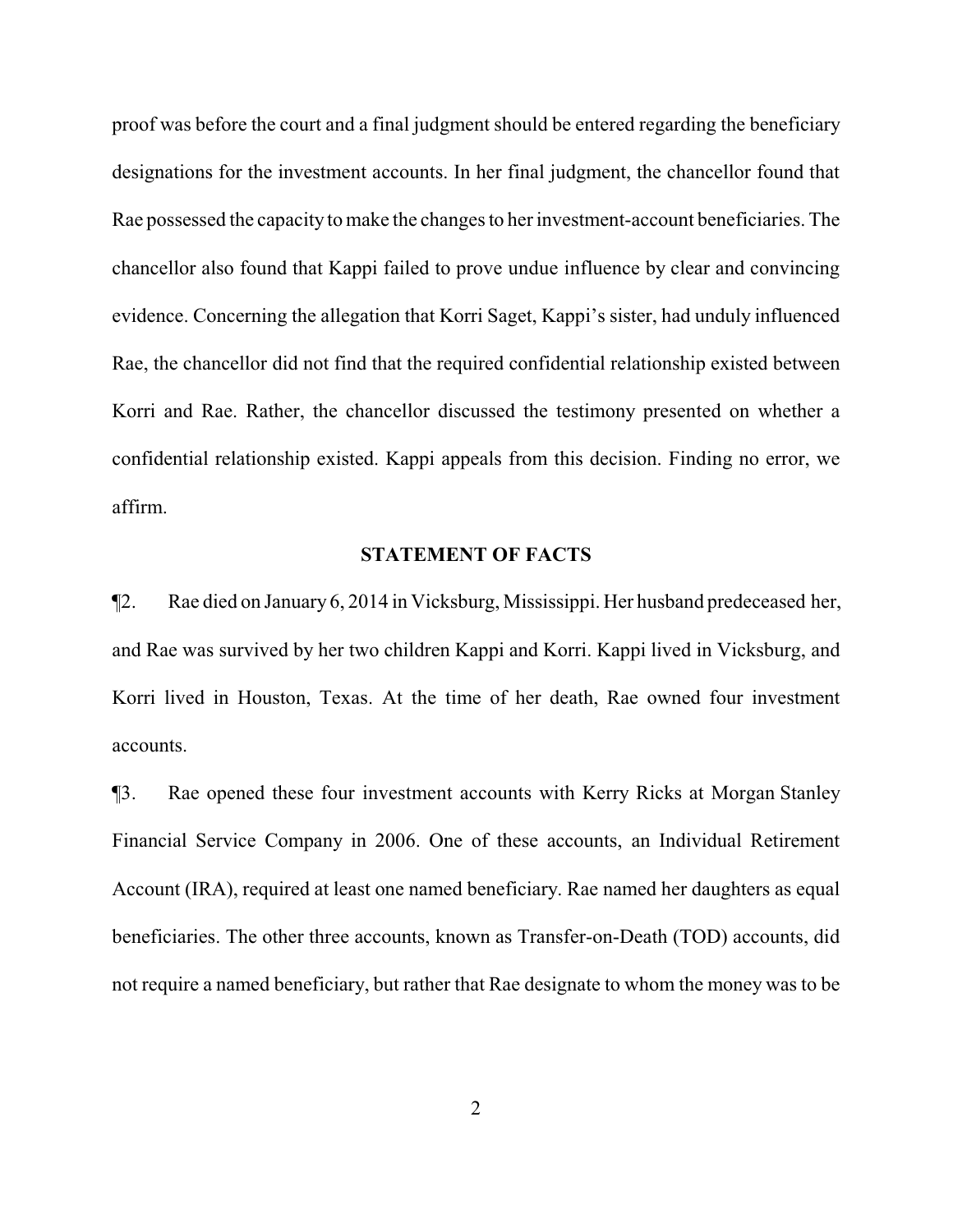transferred upon her death.<sup>2</sup> Rae designated that the money in these accounts should transfer to both daughters equally upon her death.

¶4. For the next eight years—from 2006 until her death—Ricks assisted Rae with her Morgan Stanley accounts, usually speaking with her about her investments twice a year. On August 22, 2012, Rae called Ricks and gave him instructions to remove Kappi as a beneficiary on the IRA and to remove her as a transferee (beneficiary) upon death from the other three accounts. Later that same day, Rae arrived alone in Rick's office and signed the required paperwork, removing Kappi fromall four of her Morgan Stanley accounts. Rae died over a year later on January 6, 2014.

### **PROCEDURAL HISTORY**

¶5. On February 18, 2014, Korri filed a petition to probate Rae's will followed by Kappi's "Answer to Petition to Probate Will and Counter-Complaint to Set aside Conveyance of Personal Property and for recovery of Assets." In her answer and counter-complaint, Kappi alleged that Rae's 2012 will was invalid because Rae lacked testamentary capacity and the will was a product of undue influence, requesting a trial by jury on that issue. She also alleged that Rae lacked capacity to put Korri's name as the sole beneficiary and that the change in beneficiary was a product of undue influence. The issue of the will's validity was

<sup>&</sup>lt;sup>2</sup> For the remainder of this opinion, the IRA account and TOD accounts are collectively referred to as "investment accounts."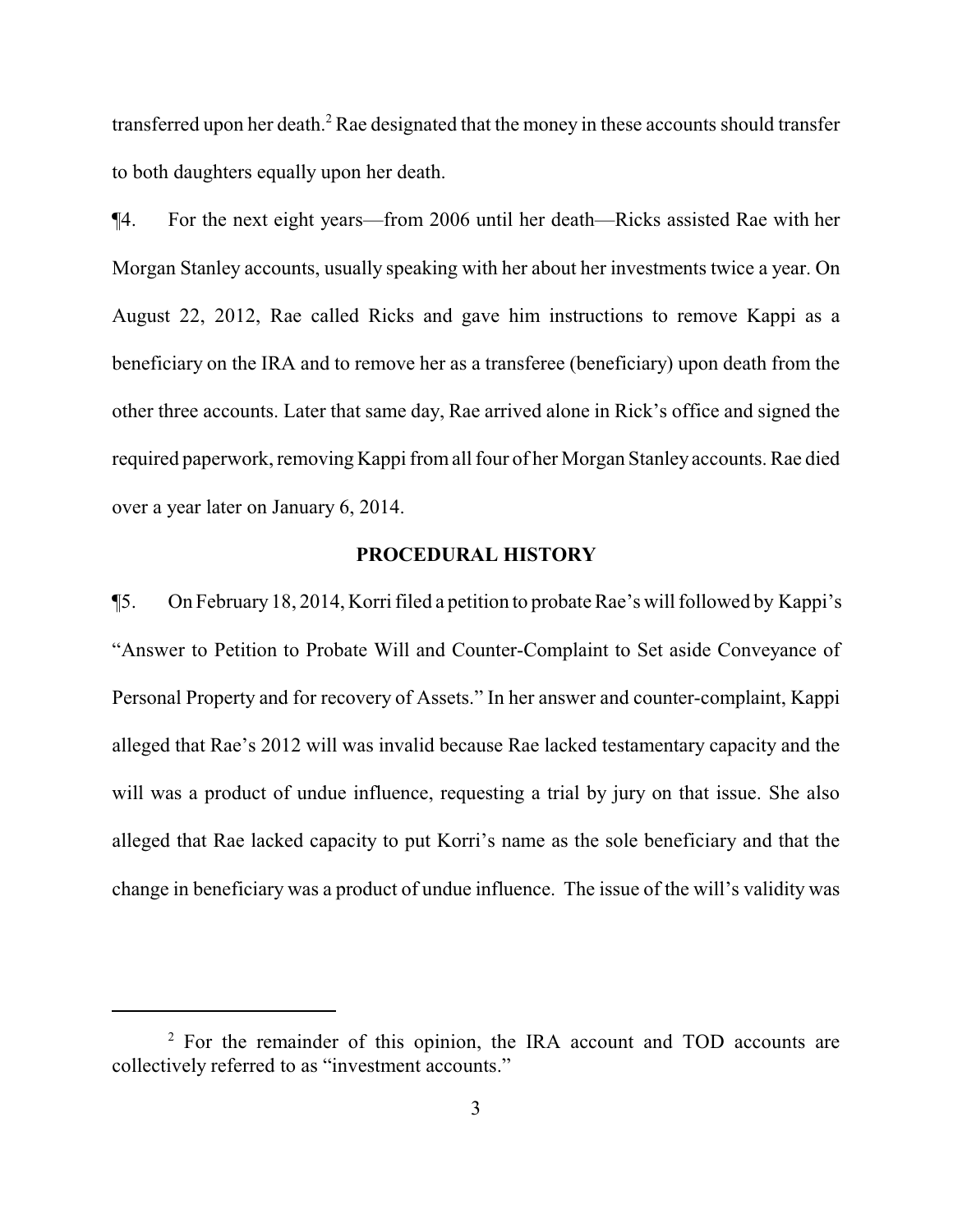tried before a jury and resulted in a mistrial.<sup>3</sup>

¶6. Additionally, the parties agreed that the evidence presented to the jury during the will contest was the same evidence involved in Kappi's assertion that the change in investmentaccount beneficiaries was a product of undue influence. Therefore, the attorneys, presenting no more evidence, agreed that a judgment could be entered regarding the investment accounts. Accordingly, the chancellor entered a "Final Judgment" denying Kappi's petition for the recovery/collection of assets and the counterclaim to set aside the conveyance of personal propertyand for recoveryof assets. This judgment previouslywas appealed wherein this Court found that the "Final Judgment" was not certified pursuant to Rule 54(b) and dismissed the appeal for lack of jurisdiction.<sup>4</sup>

¶7. On March 30, 2017, the chancellor amended her final judgment to include a Rule 54(b) certification and again denied Kappi's petition for the recovery/collection of assets and counterclaim to set aside the conveyance of personal property and for recovery of assets. This appeal followed.

#### **STANDARD OF REVIEW**

<sup>&</sup>lt;sup>3</sup> The record reflects that the final judgment that was appealed is the "Amended Final" Judgment" dated March 30, 2017, which discusses only the four investment accounts and explicitly states: "The validity of the last will was submitted to a jury which resulted in a mistrial. It is not an issue presently before the court."

<sup>4</sup> The 2015 appeal was dismissed on March 21, 2017. *See Jeffers v. Saget*, 235 So. 3d 103 (Miss. Ct. App. 2017). After dismissal, the chancellor amended the judgment to include a Rule 54 certification, and the present appeal was brought. Therefore, the 2015 appeal and present appeal were "consolidated" for record purposes.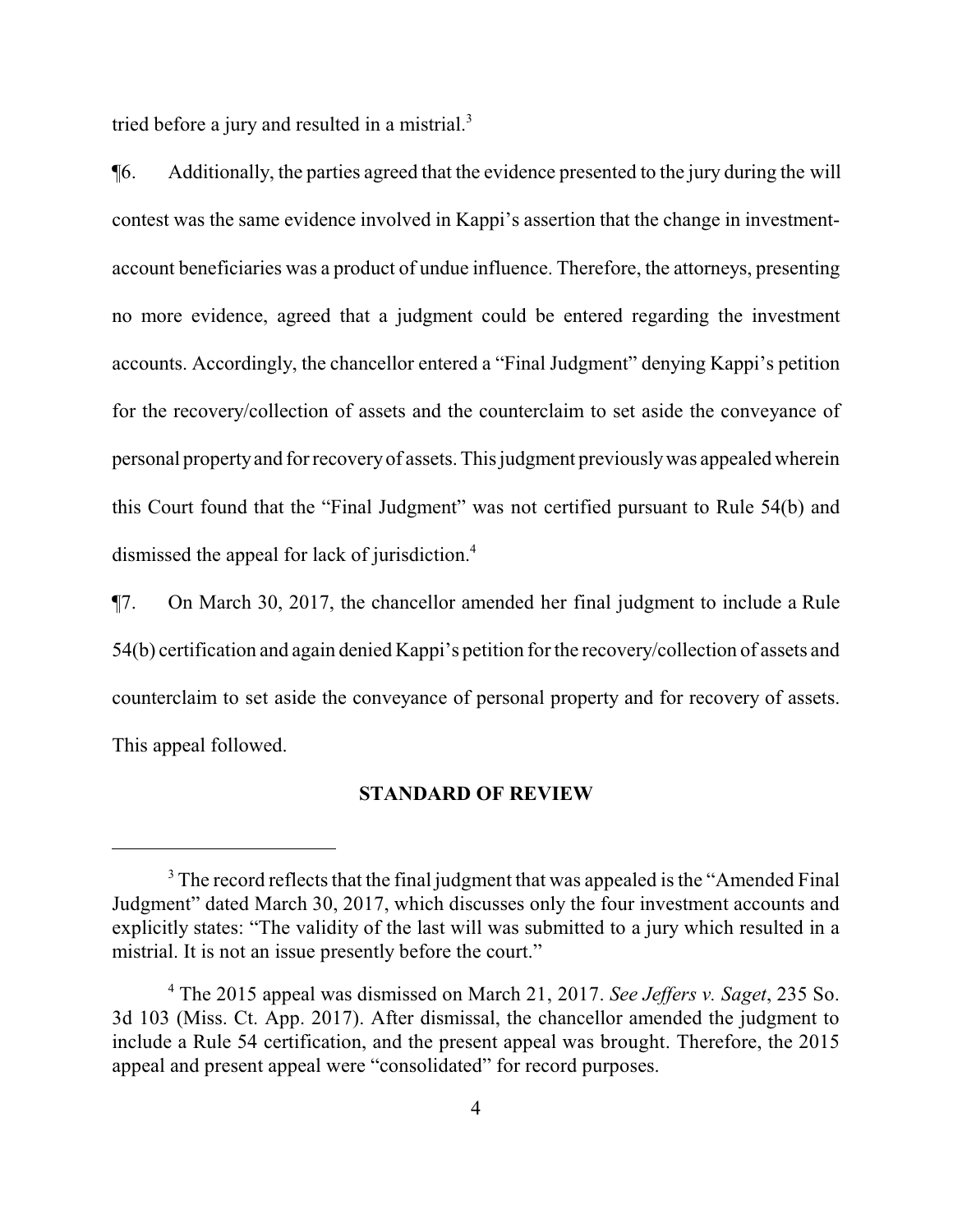¶8. "This Court reviewsthe chancellor's decisions under an abuse of discretion standard." *Estate of McCorkle v. Beeson*, 27 So. 3d 1180, 1184 (¶11) (Miss. Ct. App. 2009). Under this standard, this Court will not "disturb a chancellor's findings of fact unless those findings are manifestly wrong, clearly erroneous, or an erroneous legal standard was applied." *In re Estate of Hart*, 20 So. 3d 748, 752 (¶10) (Miss. Ct. App. 2009) (internal quotations omitted). Therefore, "[i]f the Chancellor's findings are supported by substantial, credible evidence in the record, this Court will not reverse." *Wright v. Roberts*, 797 So. 2d 992, 997 (¶14) (Miss. 2001). This is similarly true "whether the fact be found expressly or by necessary implication" and "whether the finding of fact relates to an evidentiary fact or . . . ultimate fact." *Spain v. Holland*, 483 So. 2d 318, 320 (Miss. 1986). Therefore, "where a chancellor does not make explicit findings, this Court on appeal will assume all disputed issues were resolved in favor of the appellees." *Ross v. Brasell*, 511 So. 2d 492, 495 (Miss. 1987). However, issues of law are reviewed de novo. *In re Estate of Hart*, 20 So. 3d at 752 (¶10).

#### **DISCUSSION**

¶9. Kappi raises three issues on appeal. First, she argues that the chancellor erred in finding that she, as the contestant, had the burden of proving undue influence. Secondly, she argues that the chancellor erred by not finding that once a confidential relationship was found between Korri and Rae, a presumption of undue influence arose. Thirdly, she argues that the chancellor erred in applying an incorrect legal standard regarding the presumption of undue influence. Finding that the chancellor's determination was not manifestly in error, we affirm.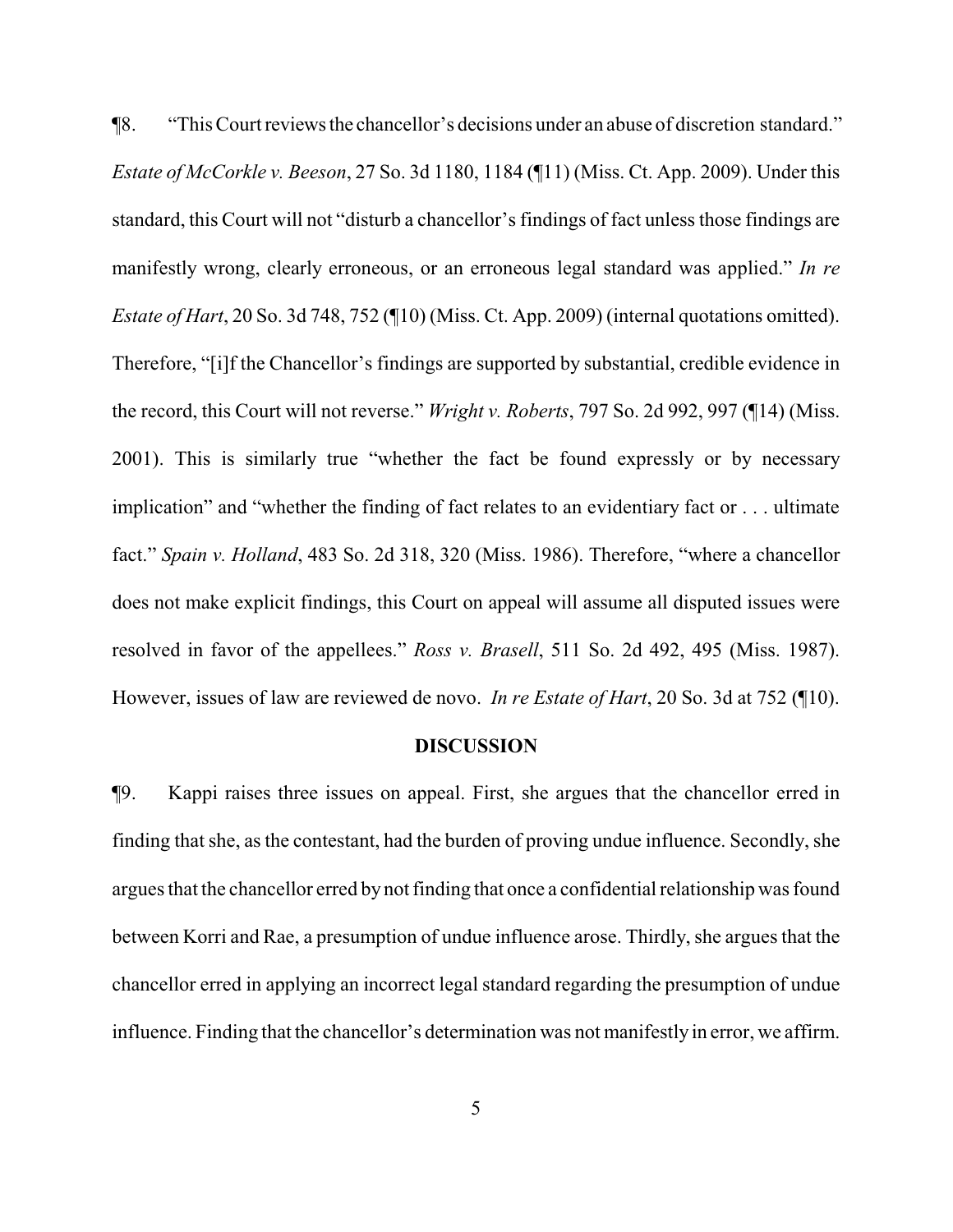¶10. "Mississippi law is well-settled regarding . . . confidential relationships and undue influence." *Wheeler v. Wheeler*, 125 So. 3d 689, 693 (¶12) (Miss. Ct. App. 2013). This law applies equally to testamentary and inter vivos gifts. *Id.* When asserting undue influence, the initial burden is on the contestant/plaintiff to show "by clear and convincing evidence, the existence of a confidential relationship between a grantor and a defendant grantee[.]" *Howell v. May*, 983 So. 2d 313, 318 (¶14) (Miss. Ct. App. 2007). The supreme court has stated that such a "confidential relationship arises when a dominant, over-mastering influence controls over a dependent person or trust, justifiably reposed." *Wright v. Roberts*, 797 So. 2d 992, 998 (¶17) (Miss. 2001). Once the existence of a confidential relationship is shown, a presumption of undue influence arises, and "the burden of proof shifts to the beneficiary/grantee to show by clear and convincing evidence that the gift was not the product of undue influence." *Id.*  at (¶16). Further, the supreme court has enumerated several factors to be considered when determining the existence of the confidential relationship:

(1) whether one person has to be taken care of by others, (2) whether one person maintains a close relationship with another, (3) whether one person is provided transportation and has their medical care provided for by another, (4) whether one person maintains joint accounts with another, (5) whether one is physically or mentally weak, (6) whether one is of advanced age or poor health, and (7) whether there exists a power of attorney between the one and another.

*In re Estate of Lane*, 930 So. 2d 421, 425 (¶13) (Miss. Ct. App. 2005) (quoting *In re Dabney*, 740 So. 2d 915, 919 (¶12) (Miss. 1999)).

¶11. In the present case, Kappi asserts that the chancellor found that the required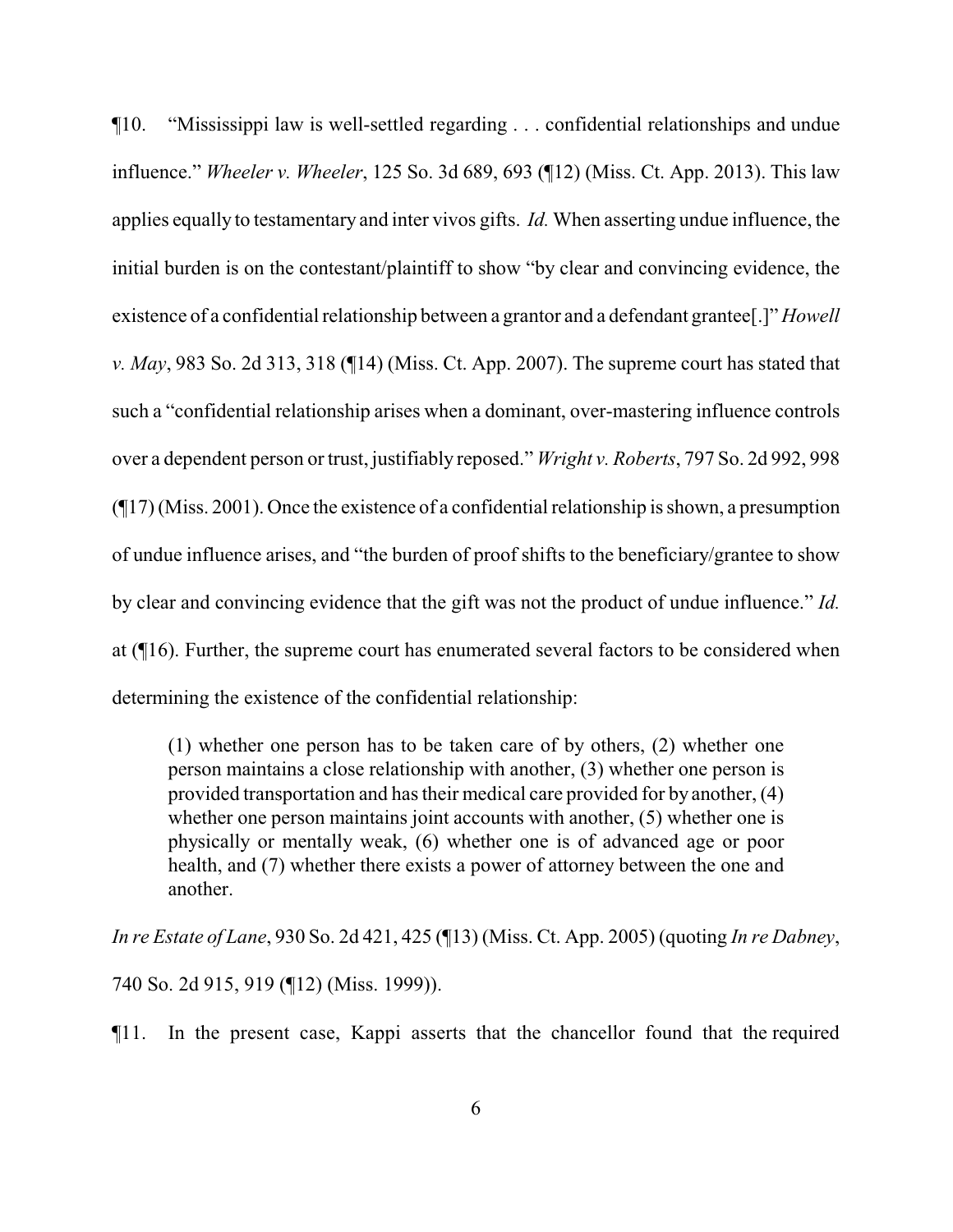confidential relationship existed, and, therefore, the burden shifted to Korri to prove the nonexistence of her undue influence over Rae. However, Kappi's assertion is neither supported by the evidence nor the record. The chancellor did not make a finding that Kappi had proven the required confidential relationship existed between Rae and Korri.<sup>5</sup> Moreover, in her judgment, the chancellor discussed and analyzed all seven of the *Lane* factors. From this analysis it is apparent that there was a lack of clear and convincing evidence of the existence of the required confidential relationship.

¶12. The chancellor, in her discussion of the *Lane* factors, found that: (1) insufficient evidence was produced to show Rae was taken care of by others; (2) Rae and Korri had a close relationship; (3) insufficient evidence was produced to show Rae was provided transportation or medical care by others; (4) Rae and Korri maintained a joint bank account; (5) Rae was not physically or mentally weak as she "knew what she wanted and was very clear about it;" (6) Rae was in poor health; and (7) there was no power of attorney. These determinations by the chancellor were supported by substantial evidence. We further note that Korri resided in Houston, Texas and Rae continued to live in Vicksburg, Mississippi until her death—over a year after the changes were made to the investment account designations. The chancellor was correct in not making a finding that clear and convincing evidence showed that Korri had exerted the required confidential relationship over Rae. The

<sup>&</sup>lt;sup>5</sup> The chancellor's "Amended Final Judgment" does not find that a confidential relationship existed nor does it explicitly state that Kappi failed to prove a confidential relationship by clear and convincing evidence.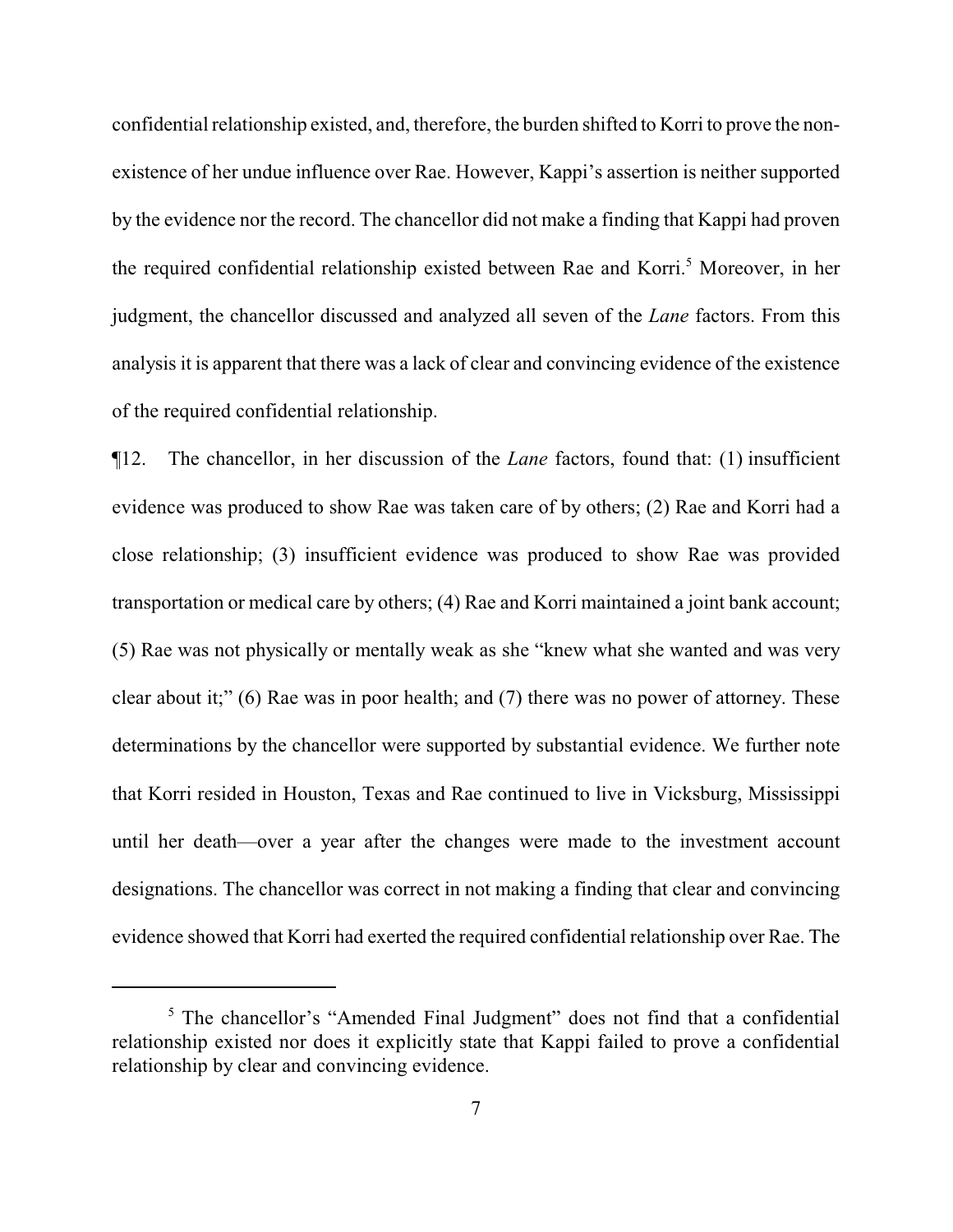chancellor went further, finding that there was no undue influence exerted upon Rae in changing the beneficiaries on the investment accounts.

¶13. During the hearing on the matter, the chancellor heard from several witnesses including some of Rae's family and friends. The chancellor found that there was conflicting testimony as to whether Rae was taken care of by others and whether Rae was provided transportation and medical care by others. Therefore, it was the chancellor's job as trier of fact to determine which version she found more credible. *LeBlanc v. Andrews*, 931 So. 2d 683, 689 (¶19) (Miss. Ct. App. 2006).

¶14. While the record clearly shows that Rae was in poor health, having had numerous surgeries and health issues, the record also indicates that she was a strong-willed woman who "knew what she wanted and was very clear about it." Several non-family witnesses who spoke with Rae on the day she made the changes to the investment account beneficiaries testified that Rae appeared neither physically nor mentally weak. One such witness, Mittie Town Warren, a close friend of Rae's, testified that "[Rae] knew what she had" and that "[w]hen she made her mind to do something, then that's what she was going to do and she did it." Further, Warren testified that she would see Rae two to three times per week and that on August 23, 2012, "[Rae] knew exactly what she was doing. Nobody influenced her." Notwithstanding the assertion of Kappi on appeal, the chancellor did not find that Korri had the required confidential relationship with Rae. Furthermore, the chancellor was correct in